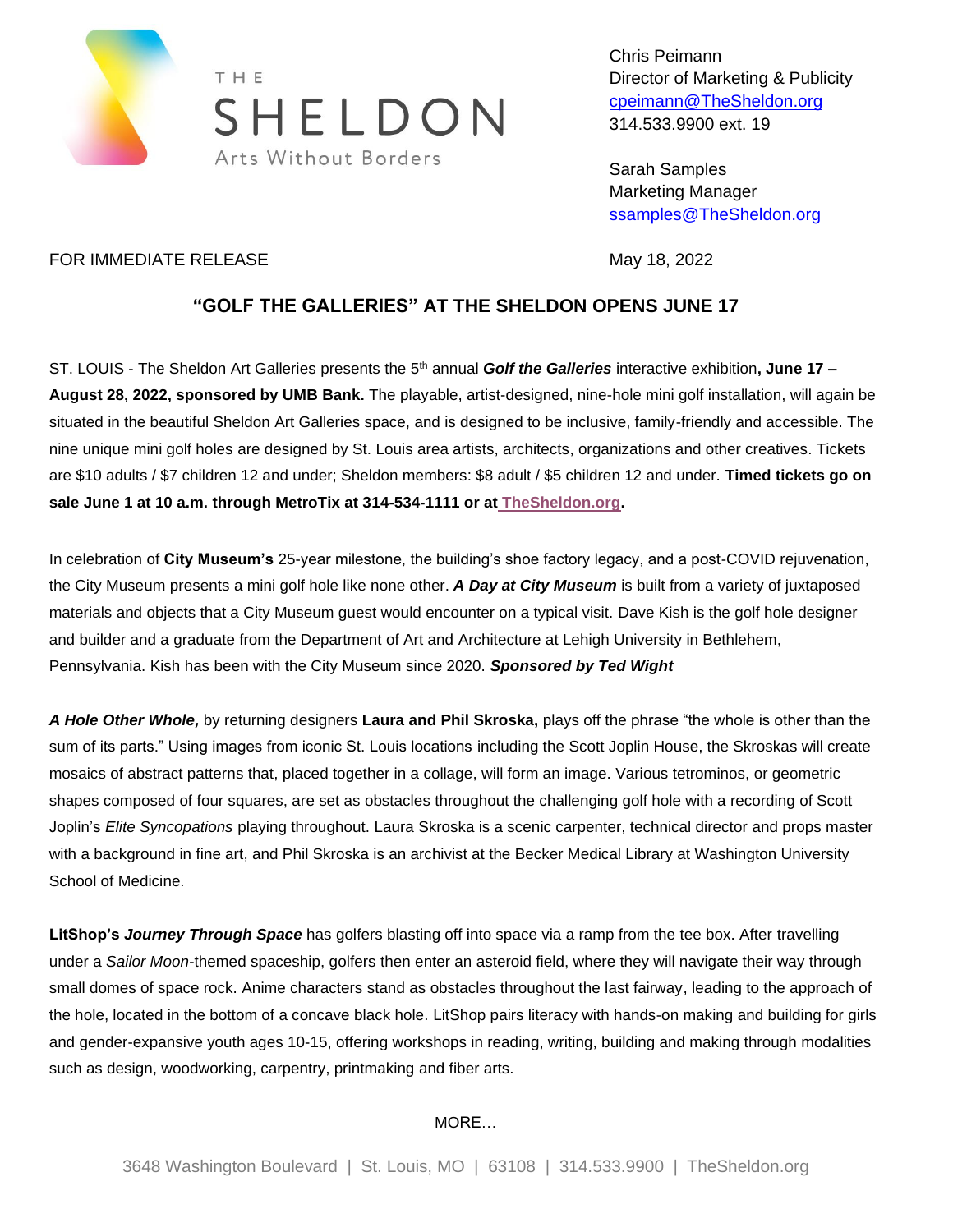*Sheldon Art Galleries/Golf the Galleries cont'd. May 18, 2022*

*Brick Grove* **by Rob Rumble and Krutie Thakkar** depicts a fantastical street corner in St. Louis. The built environment and natural world struggle and collaborate with each other to create a scene of magical discovery. Taking inspiration from the urban prairies of North City, the designers seek to evoke feelings of a wild dance - a rambunctious place of potential. Rob Rumble's primary skills are in digital design and software development with Master's and Ph.D. degrees in information. Krutie Thakkar is co-founder of Mushmaus, an artist interchange and idea incubator for installation and performance artists located in the Cherokee neighborhood.

Golfers will follow Bobby Fischer on the road to the 1972 World Chess Championship, from the Candidates Matches to Fischer's training for the championship at Grossinger's Resort, in *Fischer/Spassky 1972: The Match, its Origin and After Effects* **by World Chess Hall of Fame**. A video includes daily highlights from the match, allowing visitors to experience the excitement of the event. Supplemented by contemporary newspapers and television clips illustrating the impact of the match and the interest it elicited even from people who would not have previously considered themselves chess enthusiasts, this hole features highlights from the collection of the World Chess Hall of Fame, the Fischer Library of Dr. Jeanne Cairns Sinquefield and the Rex Sinquefield collection. *Sponsored by World Chess Hall of Fame*

**Grand Center Arts Academy** students return with *Music Through the Decades*. The hole features a tee area and ending hole built to resemble a vinyl record. Along the way, players encounter an archway of guitars, a spiral ramp and drumstick obstacles. Players enter through beaded curtains, revealing a reflective CD wall, illuminated by the mirrored ball reflecting light across the room. Golfers will enjoy music from over the decades, as performed by the students of Grand Center Arts Academy, and on the wall will be student-made paintings of musicians and bands, highlighting the diversity of interest amongst the school's students. *Sponsored by Dick Shaw*

Tim Mulhall and Michael Musgrave-Perkins will direct the students for the golf hole build. Mulhall is in his second year as the Makerspace educator at Grand Center Arts Academy. Musgrave-Perkins is in his fourth year of teaching theatre at Grand Center Arts Academy and is currently the department head.

Artist **Sarah Frost** found inspiration for her hole, *Hole at the Pole*, in the enjoyment and wonder her family has found in looking at maps together – from straight-forward, geographic maps, to globes and fanciful, illustrated maps – and the games that spontaneously arose in doing so. Over the course of this hole, golfers play through a giant map, heading north (homeward) from the southernmost part of the world. The player starts in Antarctica – the column in the room is the South Pole – and heads north through Chile. The map contains a variety of features: natural life, built environment, geographic features, historic, cultural and more, and extends continuously from the course onto the walls of the gallery.

Frost's work has been exhibited in solo and group shows, including at Laumeier Sculpture Park; Contemporary Art Museum St. Louis; PPOW Gallery in New York; Corcoran Gallery of Art in Washington, D.C.; and CODA Museum in Appeldorn, Netherlands.

MORE…